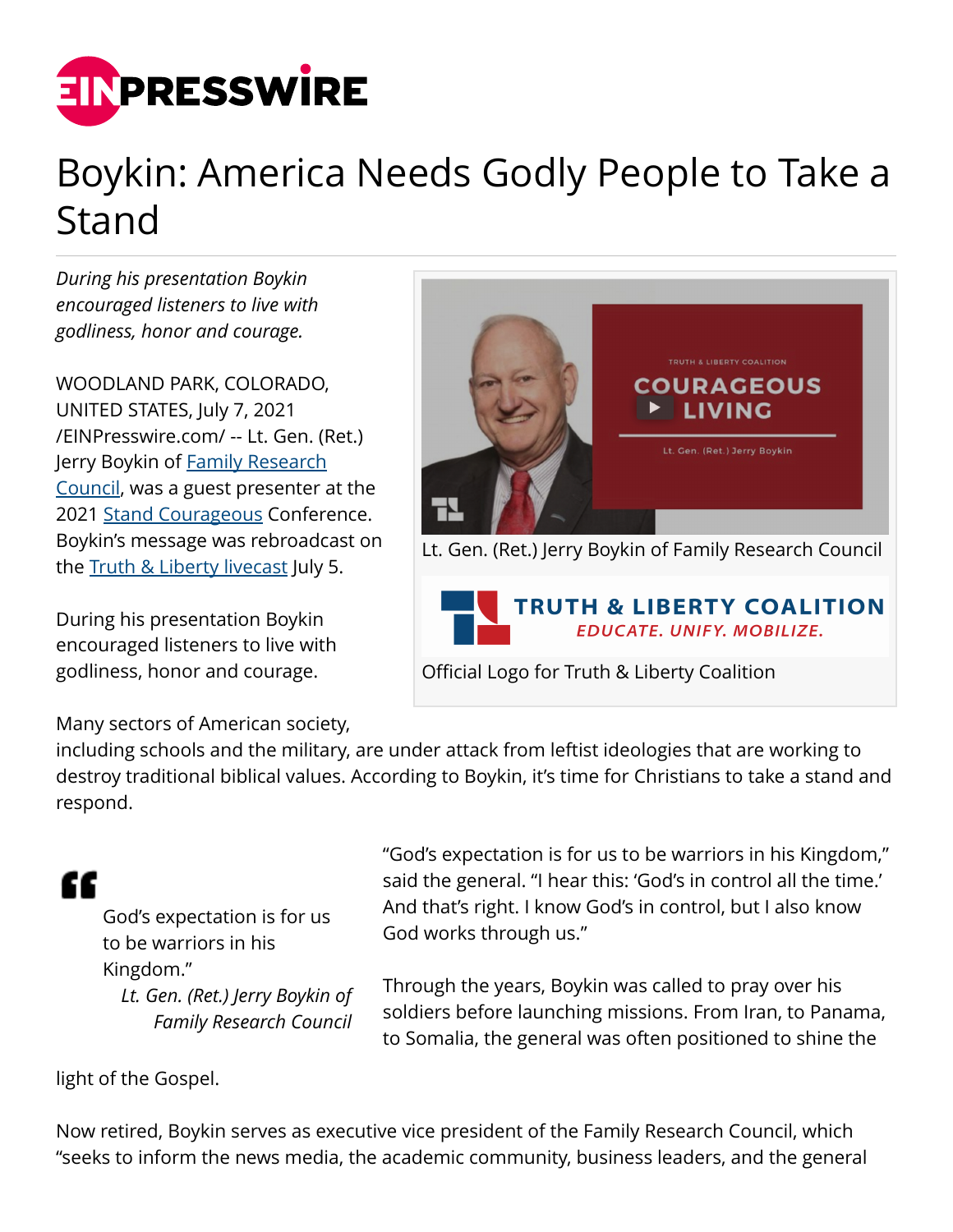public about family issues that affect the nation from a biblical worldview."

Boykin encourages Christians – and particularly men through Stand Courageous – to become warriors in the spiritual struggle for truth and righteousness. Now, more than ever, courageous believers will lead the way in turning America back toward biblical values, including honor, truth, and service.

"If you look at the Bible, [God] used warriors – male and female," said the general. "He's used warriors in those times when he wanted to make a major change."

Learn more about the Family Research Council at the organization's website.

Visit Stand Courageous and learn what Boykin is doing to empower men and families. Also, check out his books 'Never Surrender' and 'Man to Man'.

## About the Truth & Liberty Coalition:

Established in 2019 by Andrew Wommack, founder of Andrew Wommack Ministries, and other Christian leaders, the Truth & Liberty Coalition offers a variety of programs, tools and resources to be able to focus on conservatism in the United States. Visit the Truth & Liberty website to learn about becoming a member. [https://truthandliberty.net.](https://truthandliberty.net)

## About Andrew Wommack:

Andrew Wommack is president and founder of the Truth & Liberty Coalition, Andrew Wommack Ministries, and Charis Bible College. He and other Christian leaders established the Truth & Liberty Coalition to educate, unify and mobilize believers in Jesus Christ to affect the reformation of nations through the seven mountains of cultural influence. Since 1968, he has taught God's Word with clarity and simplicity, emphasizing the unconditional love and grace of God. His vision is to spread the Gospel as far and deep as possible through his daily Gospel Truth television program, broadcast nationally and internationally, as well as through GospelTruth.TV, his internet television network.

About Executive Director Richard Harris:

Richard Harris graduated from the Charis Bible College School of Ministry in 2015. Before coming to Charis, he earned a degree in political science from Oklahoma State University in 1987, and a Juris Doctorate degree from Cornell Law School in 1994, magna cum laude. He practiced law at all levels of state and federal courts for 20 years, including a case before the United States Supreme Court. Richard served for several years as the legal counsel for the Oklahoma Conservative Political Action Committee.

--30--

Media Relations Truth & Liberty Coalition